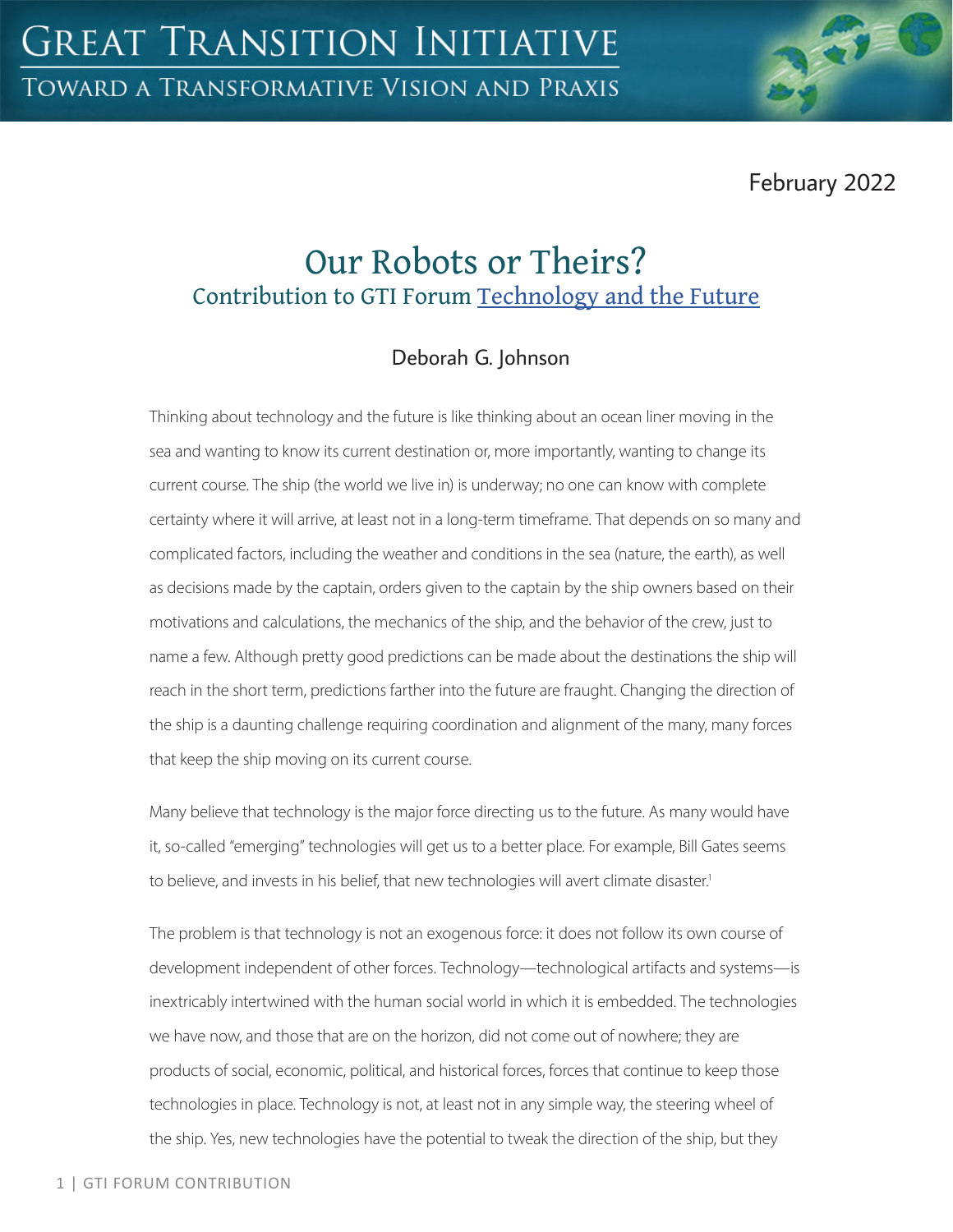also have the potential and the momentum to resist change and keep things the same. That is because technology isn't just artifacts and material entities. The ship has material parts, but it is also people believing and behaving in a wide variety of ways. Think here of our energy systems and the institutions and cultural beliefs that keep us dependent on fossil fuels.

Technologies are sociotechnical; they are assemblages of artifacts together with human behavior, social institutions, social practices, and social meanings. Let's take one of the seemingly more fanciful predictions about technology and the future: intelligent humanoid robots. Technologists are hard at work developing robots that look and act like humans. R&D efforts seek to develop materials that are humanlike in appearance, sound, and touch; AI is being developed to make such robots highly socially interactive. The ship seems to be moving to a destination point in which it may be difficult for humans to tell when they are interacting with another human being and when a machine. Indeed, some predict that humanoid robots with general intelligence and autonomy will in the future become so human-like that we will have to grant them some form of moral status or legal rights.<sup>2</sup>

Is a world in which we can't, and perhaps don't even want to, distinguish robots from humans inevitable? Will it be a better place? The inevitability question is wholly misleading. To get from here to there—as with a ship—is not a matter of sitting back and just letting "nature takes its course." A good deal of social and technological effort is necessary to keep the ship going; R&D efforts are what is bringing us humanoid social robots. Instead of thinking about the inevitability of such robots, we should be asking why the ship is headed in that direction. The answer is, of course, that there are a wide range of economic and market forces interested in this technology as well as an abundance of engineers and computer scientists who like this kind of challenge and hope to build their careers on achievements in this area. The point is that technology does not come out of nowhere. It is a human creation, a human product with meaning for humans. Even if humanoid robots continue to develop, what they will mean to us, how we will use them, whether we will recognize them as having moral status or not are all matters to be decided by humans. The big question is who is deciding and what are their interests.

To be sure, our relationship with computer technology is especially complicated because it is such a malleable technology. The malleability of computers and information technology has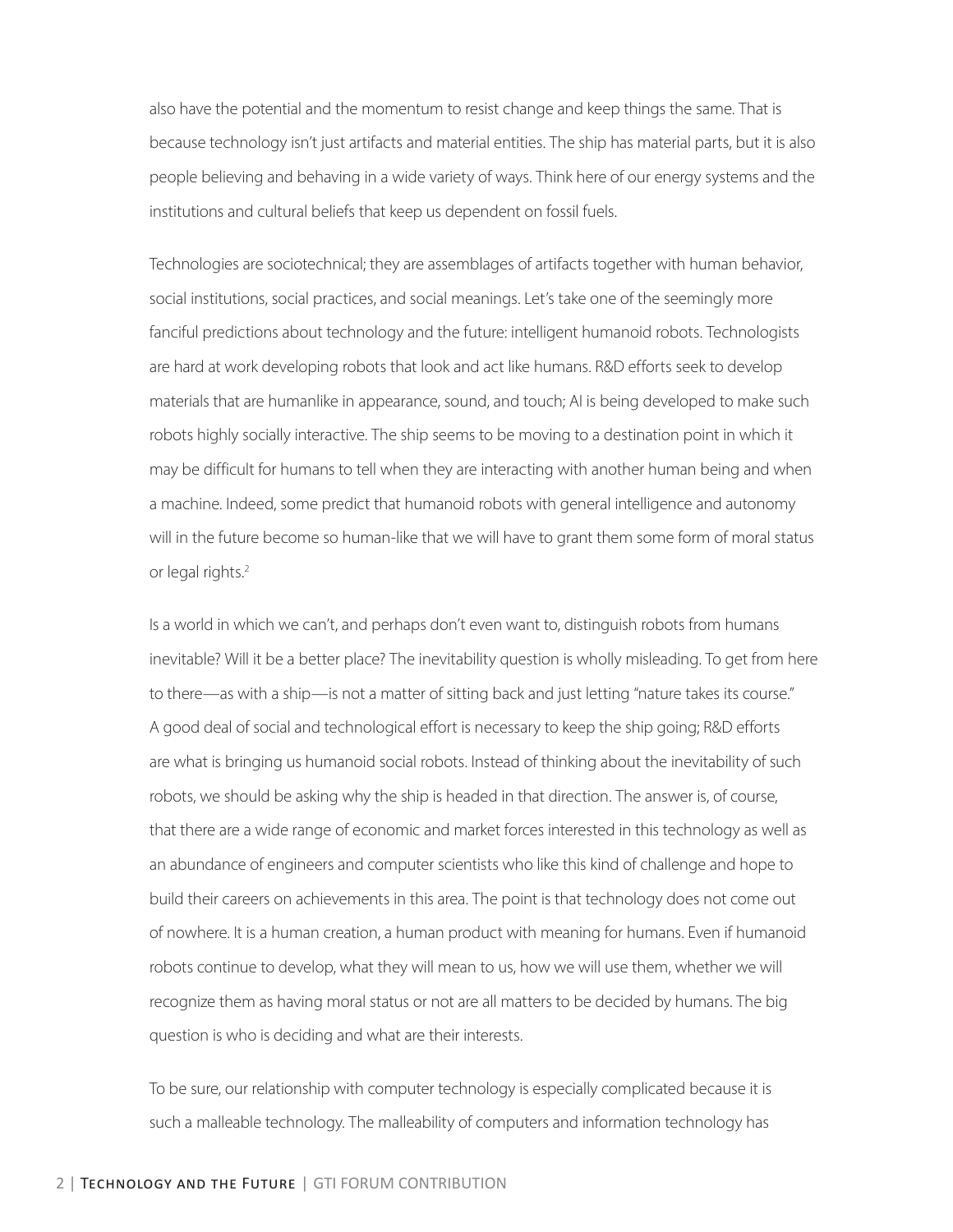led to its infiltration into nearly every domain of human life. Robots and AI are just one of the latest manifestations of human choices made about how to deploy the capabilities of computer technology. Some claim that current AI constitutes a special or even unique step in the expanding development of computer technology because AI constitutes systems that operate autonomously and learn as they go. The learning capacity means both that some AIs can make decisions that humans could not make (think here of AI systems detecting tumors that are not visible to the human eye) and that humans cannot always understand how an AI arrives at its decision (think here of an AI that detects fraud in millions of credit card transactions). While some argue that humans cannot be responsible for AI algorithmic decisions because humans don't and can't know how some AIs make decisions, the fact that humans cannot fully understand how AI algorithms operate means that mechanisms should be put in place to ensure that AI systems are not out of human control. Among other things, this means holding humans accountable for the behavior of AI systems.

Returning to the ship, the task of changing its course is daunting. Technology will play a role in where the ship goes, but if technology is developed in the same institutions that have produced it in the past, we have to be skeptical about the extent to which it can redirect the course of the ship. We have a chicken-egg problem here. We are not likely to change the course of the ship by the introduction of some disruptive technology unless the human institutions and motivations with which that technology is intertwined also change.

#### Endnotes

1. Bill Gates, *How to Avoid a Climate Disaster: The Solutions We Have and the Breakthroughs We Need* (New York: Penguin Random House, 2021).

2. David Gunkel, *Robot Rights* (Cambridge, MA: MIT Press, 2018).